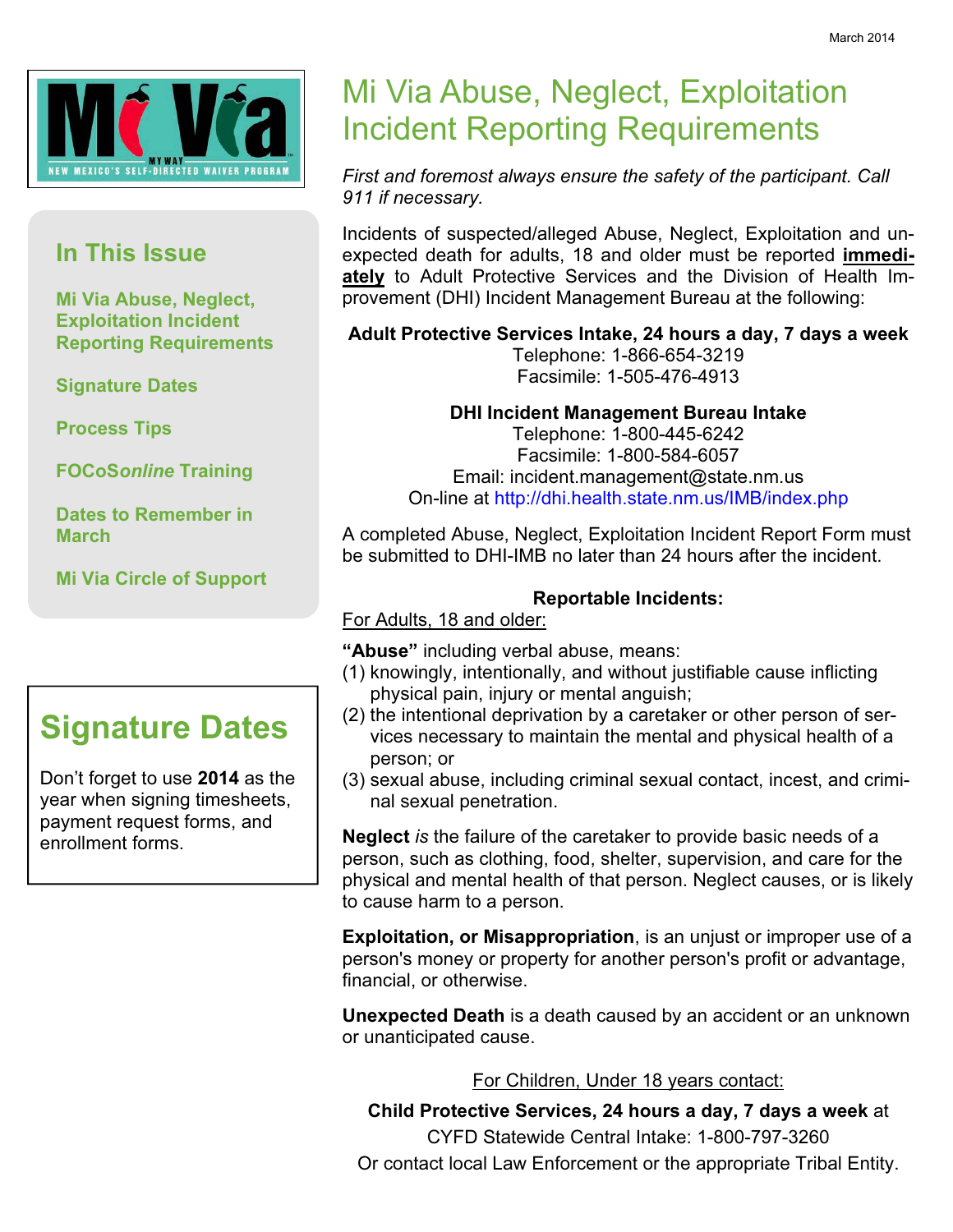Mi Via Contact Information:

Phone: 1-866-916-0310 8:00 am to 5:00 pm Mon. - Fri.

Toll-free Fax: 1-866-302-6787

E-mail: mi.via@xerox.com

Web: http://www.MiViaNM.org

Physical Address: 1720-A Randolph Rd SE Albuquerque, NM 87106

If you would like to sign up for training to use FOCoSonline to review/approve timesheets and check your budget, call Mi Via at 1-866-916-0310

#### Note:

The Mi Via Advisory Committee works with the State to share information and help with communication among all Mi Via Participants.

Molina Healthcare is the Third Party Assessor (TPA) for Mi Via. They are responsible for reviewing and approving the Service and Support Plans (SSP).

# Processing Tips

Timesheets entered in FOCoSonline must be submitted by 12:00 midnight on Saturday evening according to the Employee Payroll Payment Schedule. If you do not make the Saturday evening deadline, this may cause your employees to be paid late.

Anytime paperwork is received at Xerox (mailed, faxed, or hand delivered), it is stamped with the date and time it was received. Within one to two business days, Xerox will electronically sort the paperwork by payment or enrollment type documents and associate the paperwork to the participant.

If you fax in timesheets on Saturday, Xerox should have it associated to the participant's record by Tuesday and can easily verify receipt. Of course, if you know what time you faxed in the paperwork you can call on Monday and we can verify that it was received.

Enrollment paperwork may take up to three days to be associated to a participant's record. Employee and Vendor paperwork may take three to five business days to be processed and linked to a participant's plan.

Prehire paperwork is processed within one to two business days to start the background check process. Xerox will notfity the Employer by email or phone that the employee has passed their COR Background Check and may begin working as approved on the Participant's Plan and according to the Participant's Mi Via Waiver Eligibility.

Xerox also recommends calling the Mi Via Help Desk at 1-866-916- 0310 to verify that all other required employee enrollment paperwork has been received and that the employee is set up to receive payments.

### FOCoSonline Training

You can now take the FOCoSonline training on your own, at any time, from the Mi Via website home page at http://mivianm.org. A list of frequently asked questions and a training manual is also included.

If you are an employer, please take the Employer training Parts I & II. If you are an employee, you only need to take the Employee training.

Please complete the quiz at the end of the training to help you review the information. You will receive a FOCoSonline Account Authorization form, once the training is completed. You will need to complete this in order to login to FOCoSonline.

Please note, for employees, your Employer must also have access to FOCoSonline so they can approve your timesheet.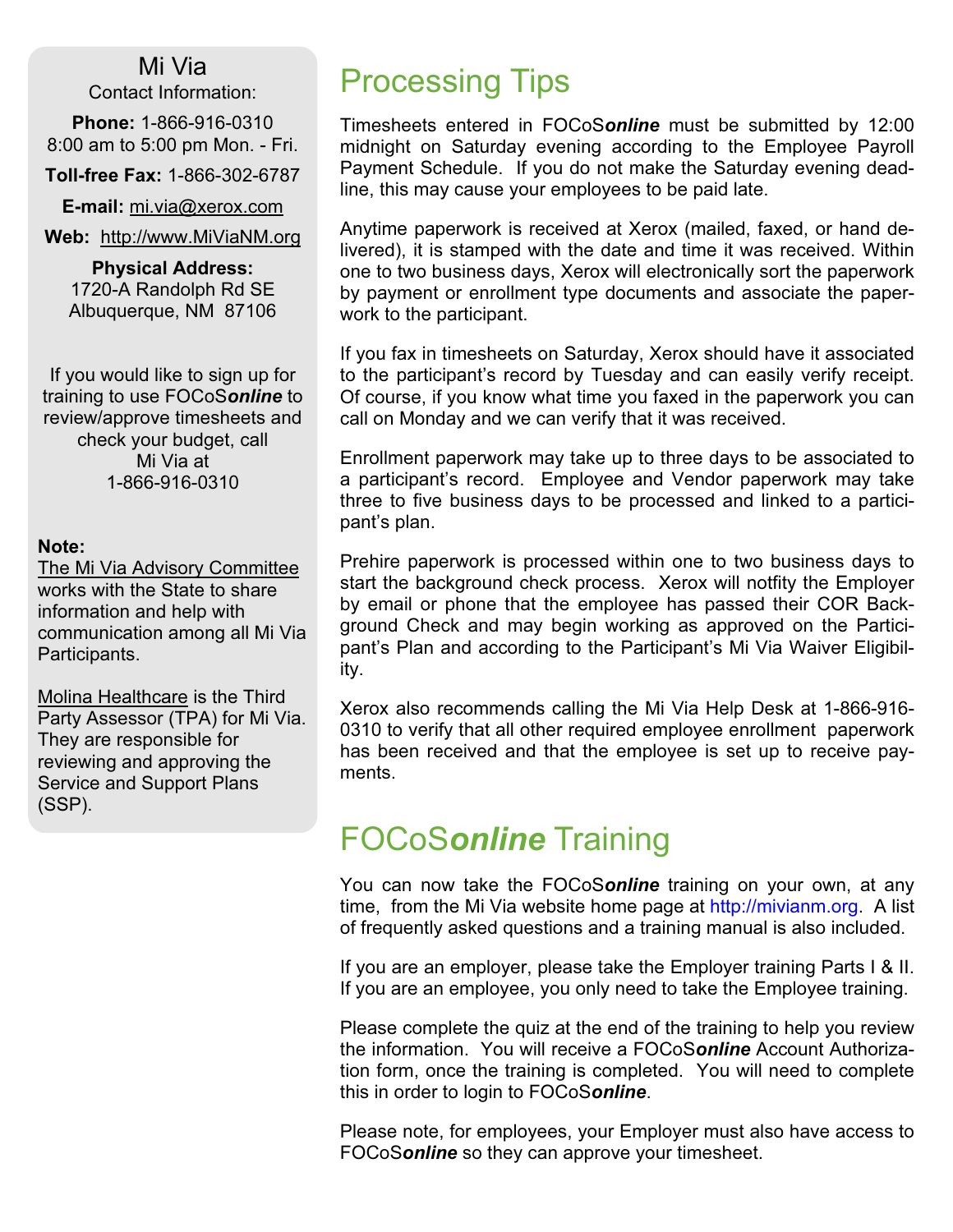# Dates to Remember in March

# **March 2014**

| Sun            | Mon      | Tue    | Wed    | Thu                                                        | Fri                                                                                                                   | Sat                                                                                                           |
|----------------|----------|--------|--------|------------------------------------------------------------|-----------------------------------------------------------------------------------------------------------------------|---------------------------------------------------------------------------------------------------------------|
| Feb 23         | Feb 24   | Feb 25 | Feb 26 | Feb 27<br><b>Spending Reports</b><br><b>Mailed to EORs</b> | Feb 28<br><b>Vendor Checks</b><br><b>Received or</b><br><b>Deposited</b>                                              | $\mathbf{1}$<br>Deadline to<br>submit PRFs for<br>3/14 payment                                                |
| $\overline{c}$ | 3        | 4      | 5      | 6                                                          | $\overline{7}$<br>Paychecks and<br><b>Vendor Checks</b><br><b>Received or</b><br>Deposited; end of<br>the pay period. | 8<br>Deadline to<br>submit<br>timesheets,<br>Mileage & PRFs<br>for 3/21 payment;<br>new pay period<br>begins. |
| 9              | 10       | 11     | 12     | 13                                                         | 14<br><b>Vendor Checks</b><br><b>Received or</b><br><b>Deposited</b>                                                  | 15<br>Deadline to<br>submit PRFs for<br>3/28 payment                                                          |
| 16             | 17       | 18     | 19     | 20                                                         | 21<br>Paychecks and<br><b>Vendor Checks</b><br><b>Received or</b><br>Deposited; end of<br>the pay period.             | 22<br>Deadline to<br>submit<br>timesheets,<br>Mileage & PRFs<br>for 4/4 payment;<br>new pay period<br>begins. |
| 23<br>$30\,$   | 24<br>31 | 25     | 26     | 27<br><b>Spending Reports</b><br><b>Mailed to EORs</b>     | 28<br><b>Vendor Checks</b><br><b>Received or</b><br><b>Deposited</b>                                                  | 29<br>Deadline to<br>submit PRFs for<br>4/11 payment                                                          |